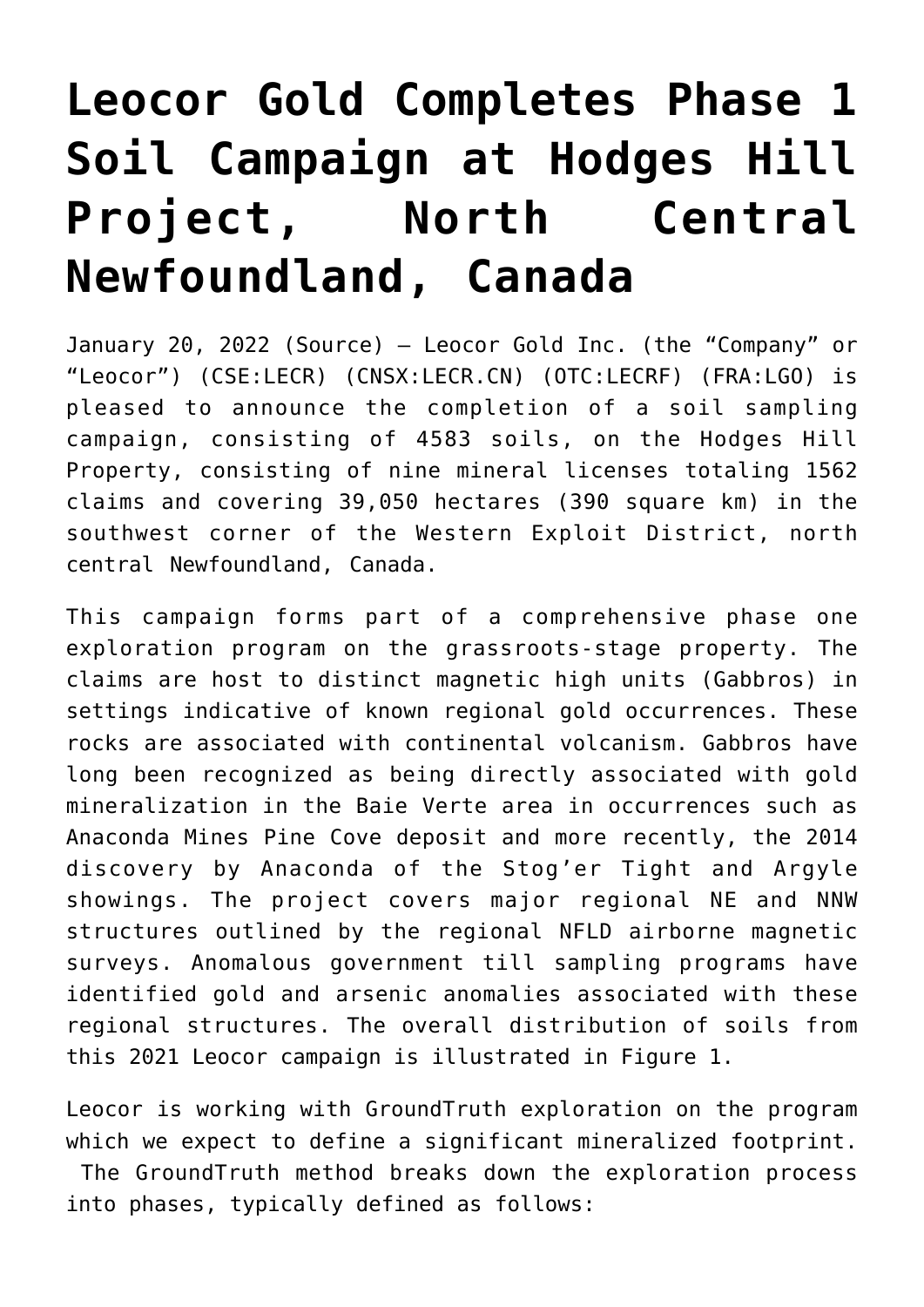# **Phase 1)**

- Soils 100 m line separation and 25 m sampling separation
- Aeromagnetic and VLF survey
- Lidar Survey
- Ground Magnetic survey

# **Phase 2)**

- GT Probe Drilling (around areas of interest constituting potential targets)
- Induced Polarization across potential drill targets

## **Phase 3)**

GT Rab Drilling (typically 60m holes in fences across shallow targets)

#### **Phase 4)**

Diamond or Reverse Circulation drilling (once structure and orientation of target are well defined)

It has recently come to light that the Central Newfoundland Gold Belt is prospective for high-grade gold associated with strong northeast trending regional structures. High-grade gold at New Found Gold's Keats showing and Labrador Gold's Big Vein target were originally discovered with regional and targeted lake, till and soil geochemical programs. Both of these showings are associated with linear 1st vertical derivative Magnetic anomalies. Much of the gold in Newfoundland appears to have been deposited in a fairly tight window of time between 437 and 375 Ma.

Very similar geophysical anomalies are present on the Leocor claims and are associated with regional till anomalies identified by historical exploration (Noranda and others) and Newfoundland Government geochemical surveys.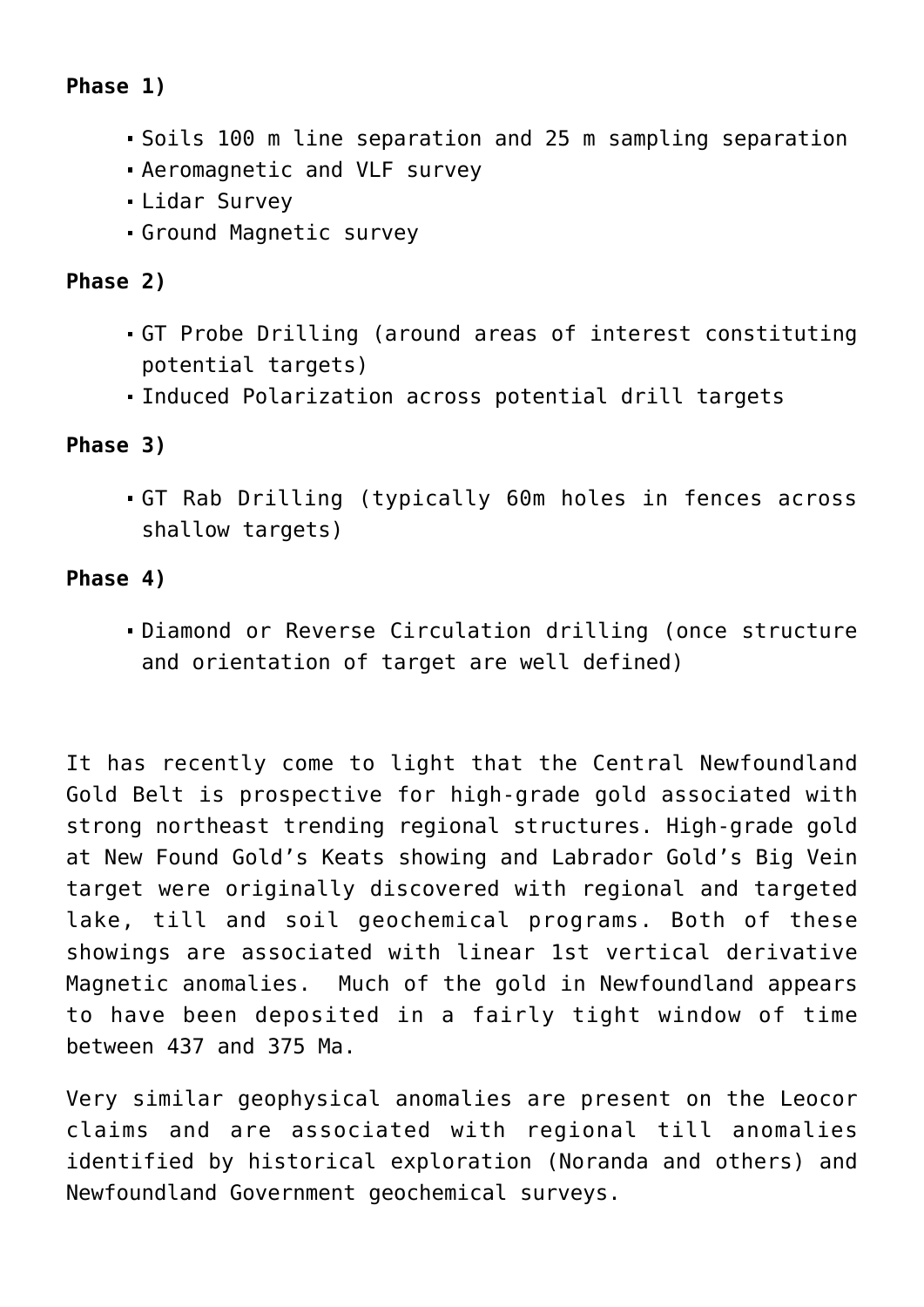

**Figure 1: Completed soil sampling for the Hodges Hill project**

The phase 1 program was designed to follow up additional 1st derivative magnetic high linear anomalies that are associated with regional till anomalies on the claims. Detailed C-horizon soil geochemical grids will target prospective magnetic high anomalies. Samples will be collected below the oxidized Bhorizon wherever possible as this layer has been identified as being a mask to underlying anomalous till sediments which are more reflective of source material

Any soil anomalies identified will be followed up with prospecting, additional geochemical, geophysical, and geological programs, and drilling in future exploration programs.

#### **Chief financial officer appointment**

Zula Kropivnitski has resigned as the company's chief financial officer for personal reasons, effectively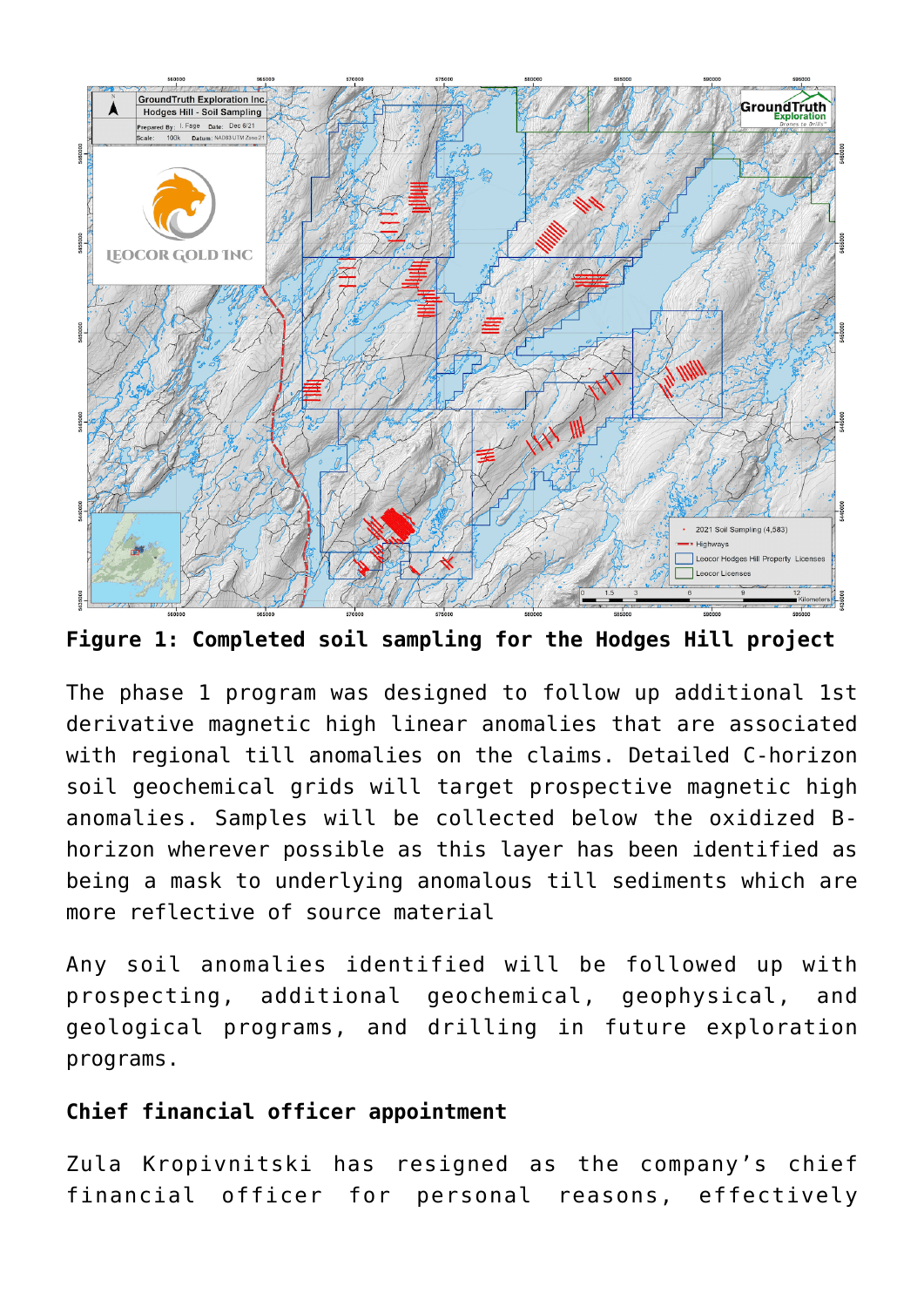immediately.

The company has appointed Heidi Gutte as chief financial officer of the company. Ms. Gutte specializes in providing corporate finance, financial reporting, consulting, taxation and other accounting services to both small businesses as well as public companies in various industries. She also assists in many aspects of clients' administration, corporate compliance and other activities.

Ms. Gutte earned her bachelor's degree of computer engineering from the University of Applied Sciences in Brandenburg, Germany. She holds the professional designation of chartered professional accountant (CPA, CGA) and is a member of Chartered Professional Accountants of British Columbia and Canada. Ms. Gutte has had extensive experience as a controller and chief financial officer of numerous publicly traded and private corporations in several industries.

#### **National Instrument 43-101 Disclosure**

Dr. Paul David Robinson, P.Geo, is a qualified person as defined by National Instrument 43-101. Dr. Robinson supervised the preparation of the technical information in this news release.

#### **About Leocor Gold Inc.**

Leocor Gold Inc. is a British Columbia-based resource company involved in the acquisition and exploration of precious metal projects, with a current focus in Atlantic Canada. Leocor, through outright ownership and earn-in agreements, currently controls several gold-copper projects in prime exploration ground located within the prolific Baie Verte Mining District. Leocor's Bae Verte portfolio includes the Dorset, Dorset Extension, Copper Creek and Five Mile Brook projects, creating a contiguous nearly 2,000 hectare exploration corridor. The Company also controls the 6,847-ha grassroots Startrek project near Gander, as well as three district scale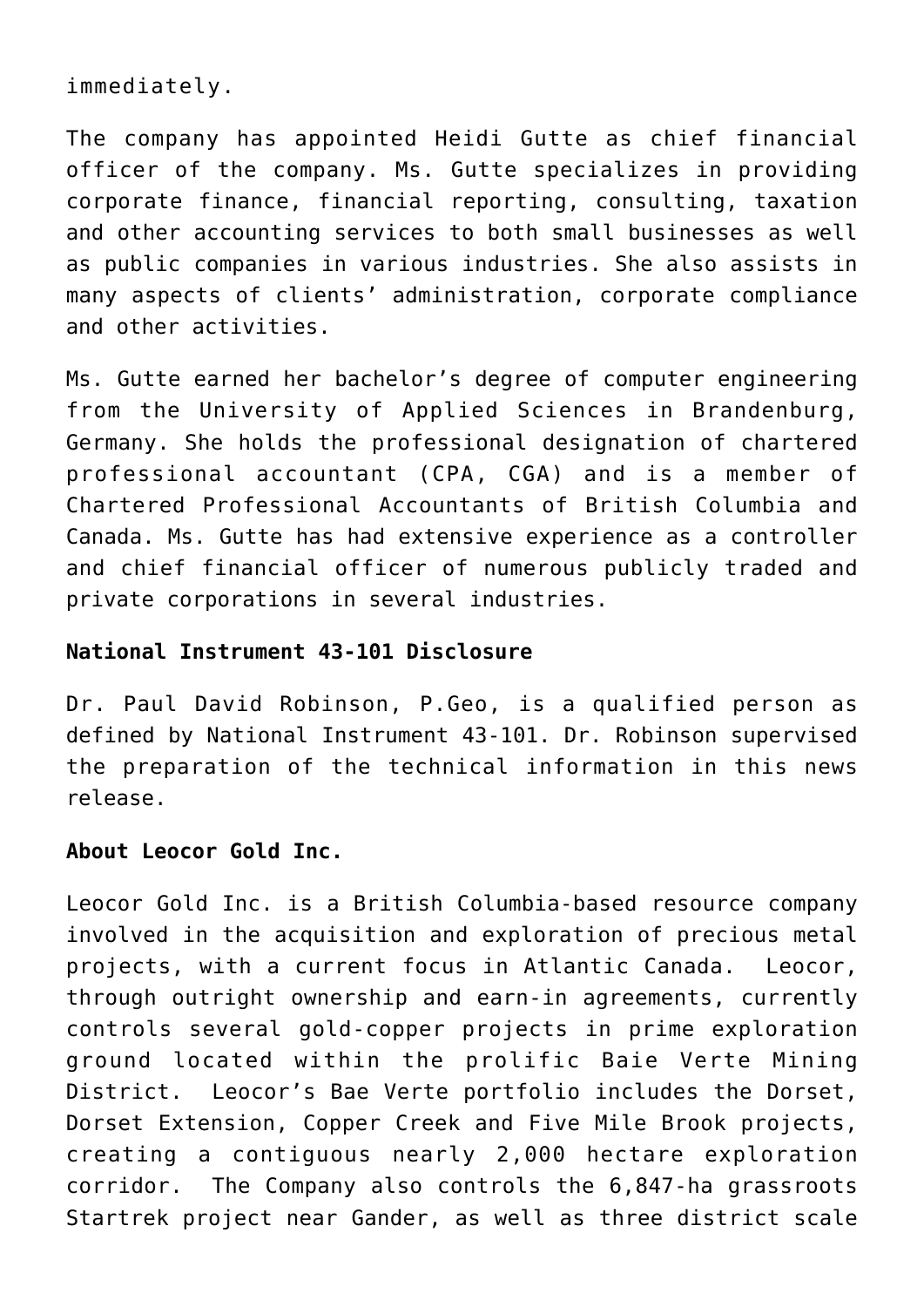land packages in North Central Newfoundland, known as Robert's Arm, Hodge's Hill, and Leamington, (collectively "Western Exploits") representing over 144,000 hectares (1,440 square kilometers) of prospective exploration

Contact Information

Leocor Gold Inc.

Alex Klenman, Chief Executive Officer

Email: aklenman@leocorgold.com

Telephone: (604) 970-4330

Neither the Canadian Securities Exchange nor its Regulation Services Provider (as that term is defined in the policies of the Canadian Securities Exchange) accepts responsibility for the adequacy or accuracy of this release.

## **Cautionary Statements Regarding Forward-Looking Information**

This press release contains forward-looking information within the meaning of Canadian securities laws. Such information includes, without limitation, information regarding the terms and conditions of the Option. Although Leocor believes that such information is reasonable, it can give no assurance that such expectations will prove to be correct.

Forward looking information is typically identified by words such as: "believe", "expect", "anticipate", "intend", "estimate", "postulate" and similar expressions, or are those, which, by their nature, refer to future events. Leocor cautions investors that any forward-looking information provided by Leocor is not a guarantee of future results or performance, and that actual results may differ materially from those in forward looking information as a result of various factors, including, but not limited to: the agreement of the parties to proceed with the proposed transaction on the terms set out in the Option Agreements or at all; Leocor's